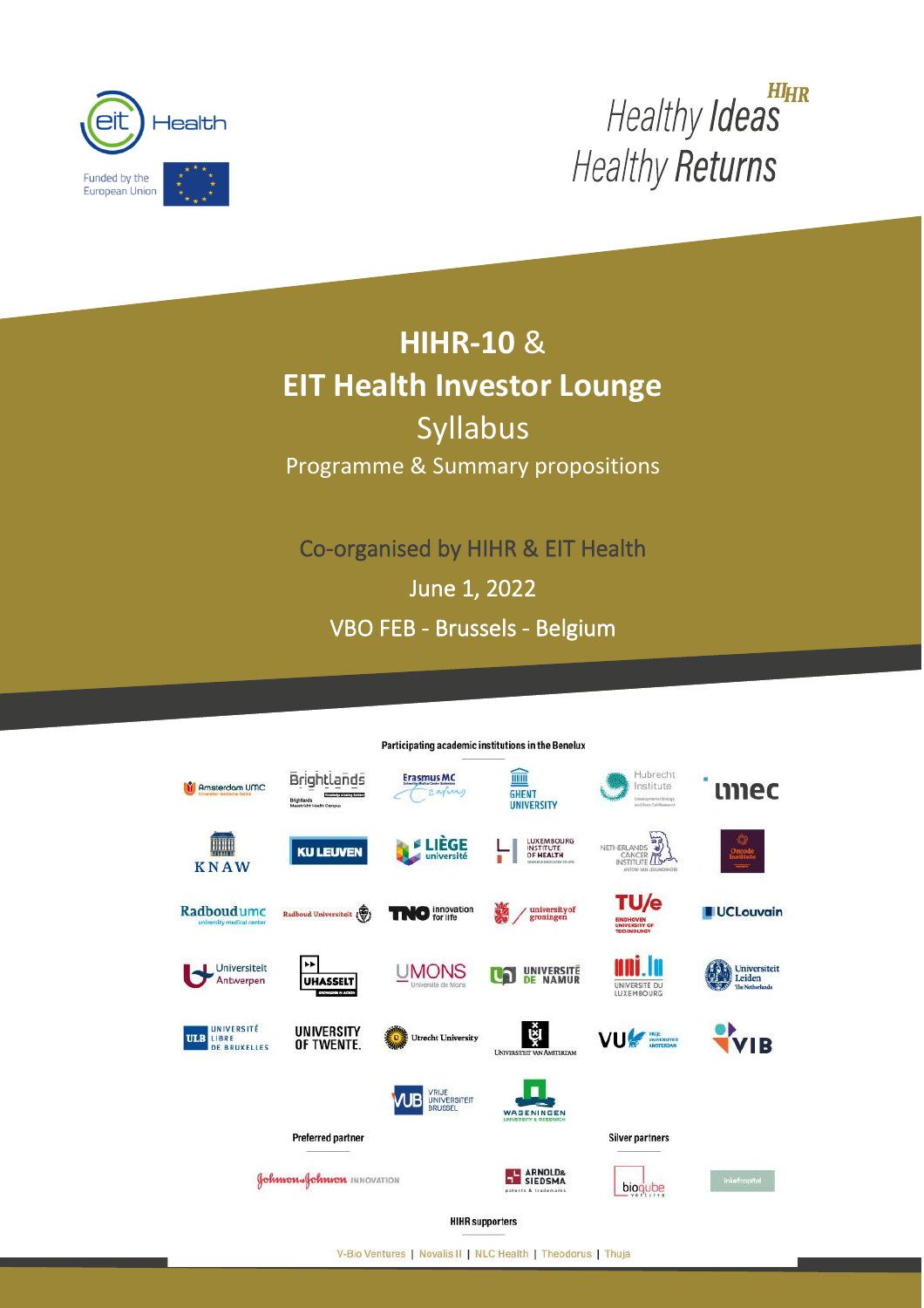

## <span id="page-1-0"></span>Content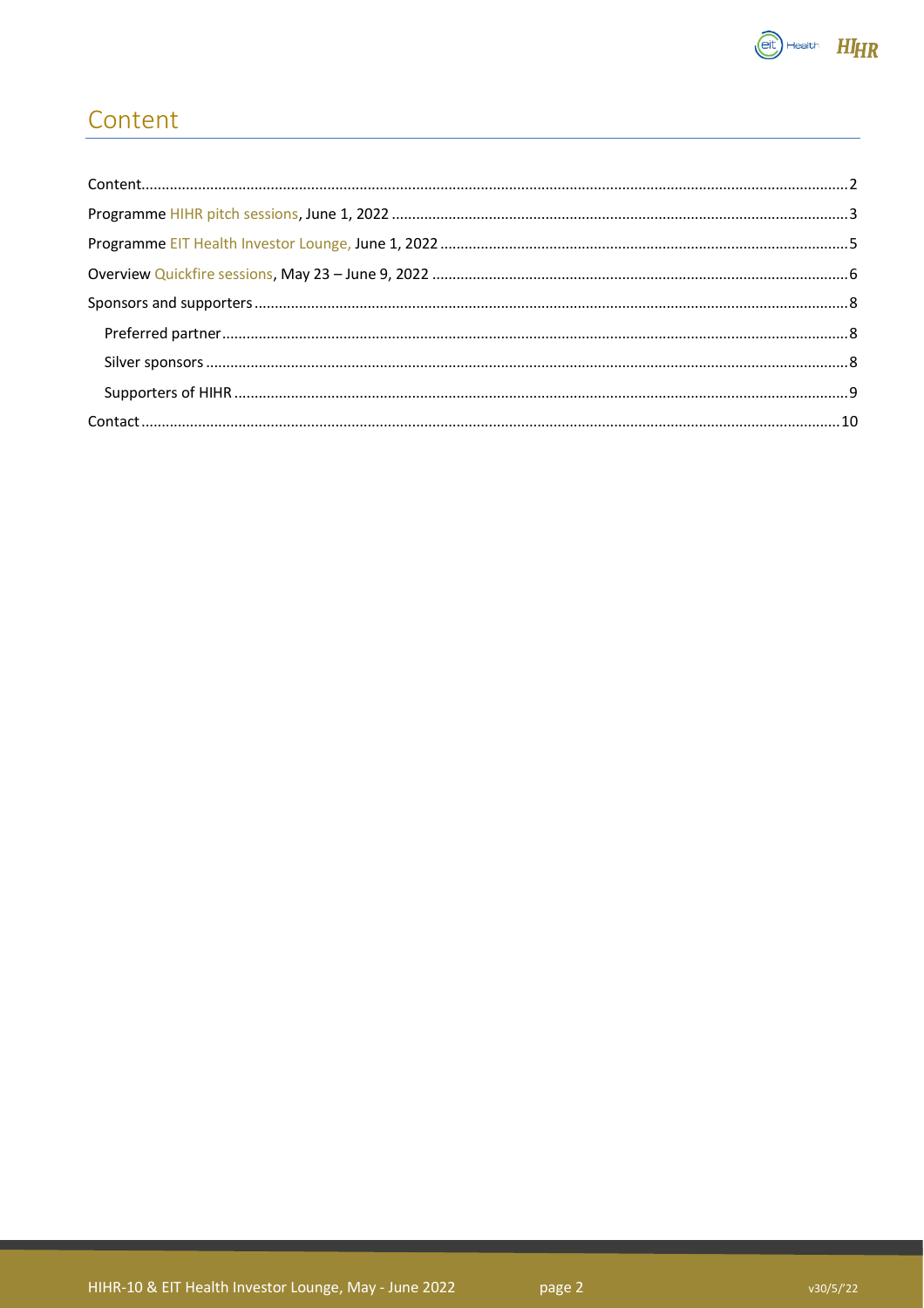

## <span id="page-2-0"></span>Programme HIHR pitch sessions, June 1, 2022

HIHR Healthy Ideas **Healthy Returns** 

## Morning programme

10<sup>th</sup> edition Healthy Ideas, Healthy Returns

### 09.30 *Welcome coffee*

10.00 *Opening* by the moderator of the day Jeff Skinner, Executive Director Institute of Entrepreneurship and Private Equity (IECP), London Business School

### *Welcome*

Clemens Ostrowicz, Chair HIHR / Team Leader Innovation and Partnering, University of Luxembourg - LCSB

*J&J Innovation recap* Paul A Soons, Early Development Expert - Janssen Beerse Campus and J&J Innovation

### 10.20 Pitch & Q&A session I

*GlycoTherapeutics\*,* Therapeutics & Biotech, Radboud Innovation Science **Johan Pijnenborg**, CEO / founder / inventor

*Sencilia B.V.\*,* MedTech & Diagnostics, University Medical Center Groningen (UMCG) **Amar Kamat**, Cofounder / Managing Director

*Amalus Therapeutics,* Therapeutics & Biotech, UGent **Bart Roman**, Scientific Founder

*Delta Diagnostics B.V.\*,* MedTech & Diagnostics, TNO **Bart de Boer**, Founder / CTO

*Sella Therapies\*,* MedTech & Diagnostics, LURIS **Wouter van Furth**, Co-founder / CEO

### 11.20 *Coffee break*

11.40 Continuation of the Pitch sessions

- See next page -

\* Elevator pitch (see next page)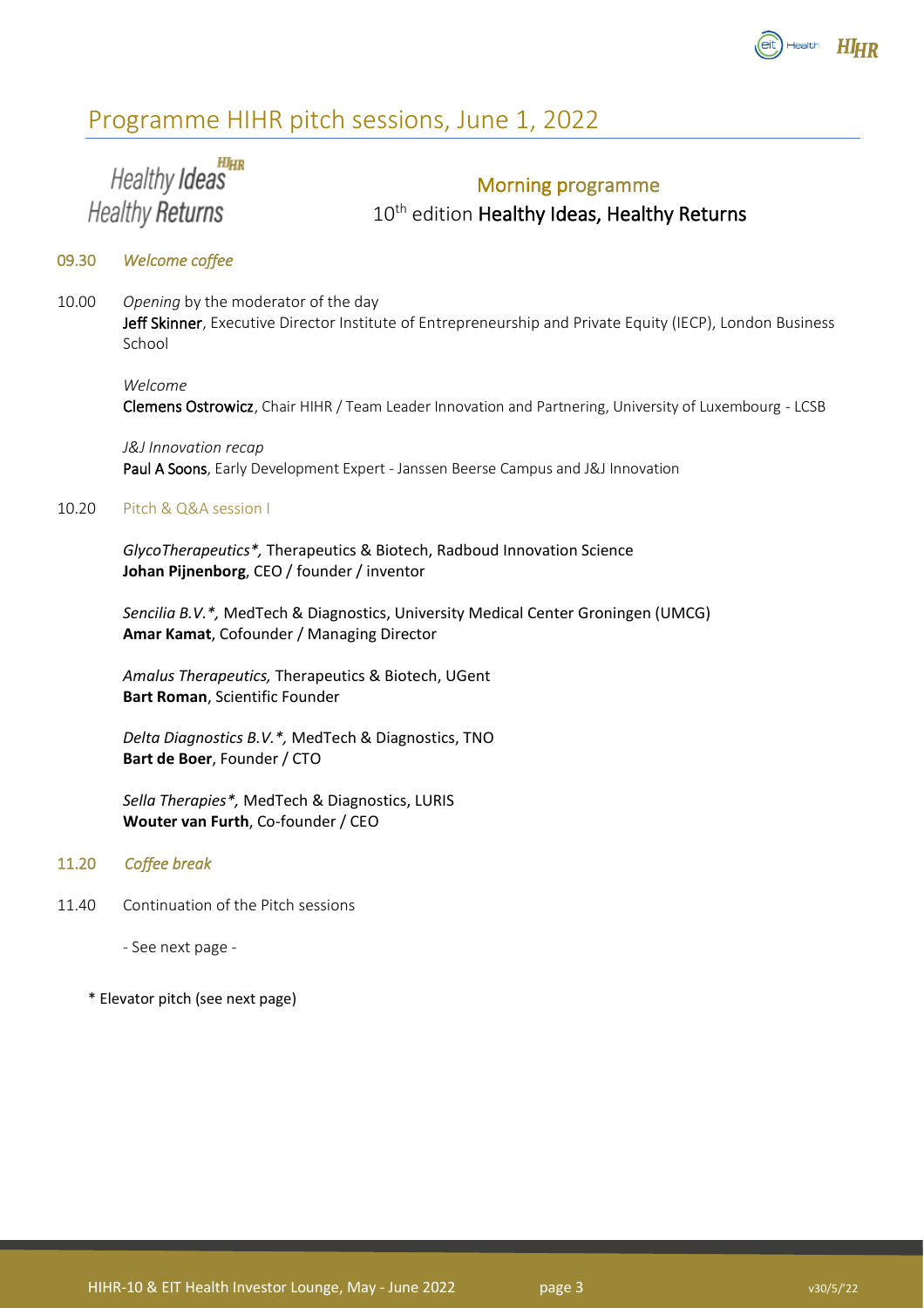

### 11.40 Pitch & Q&A session II

*UPyTher BV,* Therapeutics & Biotech, TU/e - The Gate **Geert van Almen**, Managing Director / Founder

*HUSKK\*,* MedTech & Diagnostics, eHealth & Datascience, Vrije Universiteit Brussel **Lennert Vierendeels**, Co-founder / CEO

*BiteOn\*,* MedTech & Diagnostics, Amsterdam University – VU **Martin Polman**, CEO

*Protyon\*,* Digital Health & Datascience, Innovation Center at the UMC Groningen (UMCG) **Matthew Groves**, Scientific Founder

*Orgonex\*,* Therapeutics & Biotech, Utrecht Holdings **Juliette van den Dolder**, CEO

*RespiQ,* MedTech & Diagnostics, eHealth & Datascience, Unlock\_ Leiden **Vitalii Vorkov**, co-founder

### 12.50 *Lunch*

*Pitches* will last for a maximum of 10 min presentation, followed by 4 min Q&A (+1 min change). *Elevator pitches*\* contain of a 5 min presentation plus 4 min Q&A (+1 min change). Due to the density of the programme we must strictly adhere to the schedule. In addition to these pitches, quickfire sessions are scheduled for each pitch-presentation during one of the following days, see schedule on page 7.

Summaries of the pitch propositions will be sent upon registration.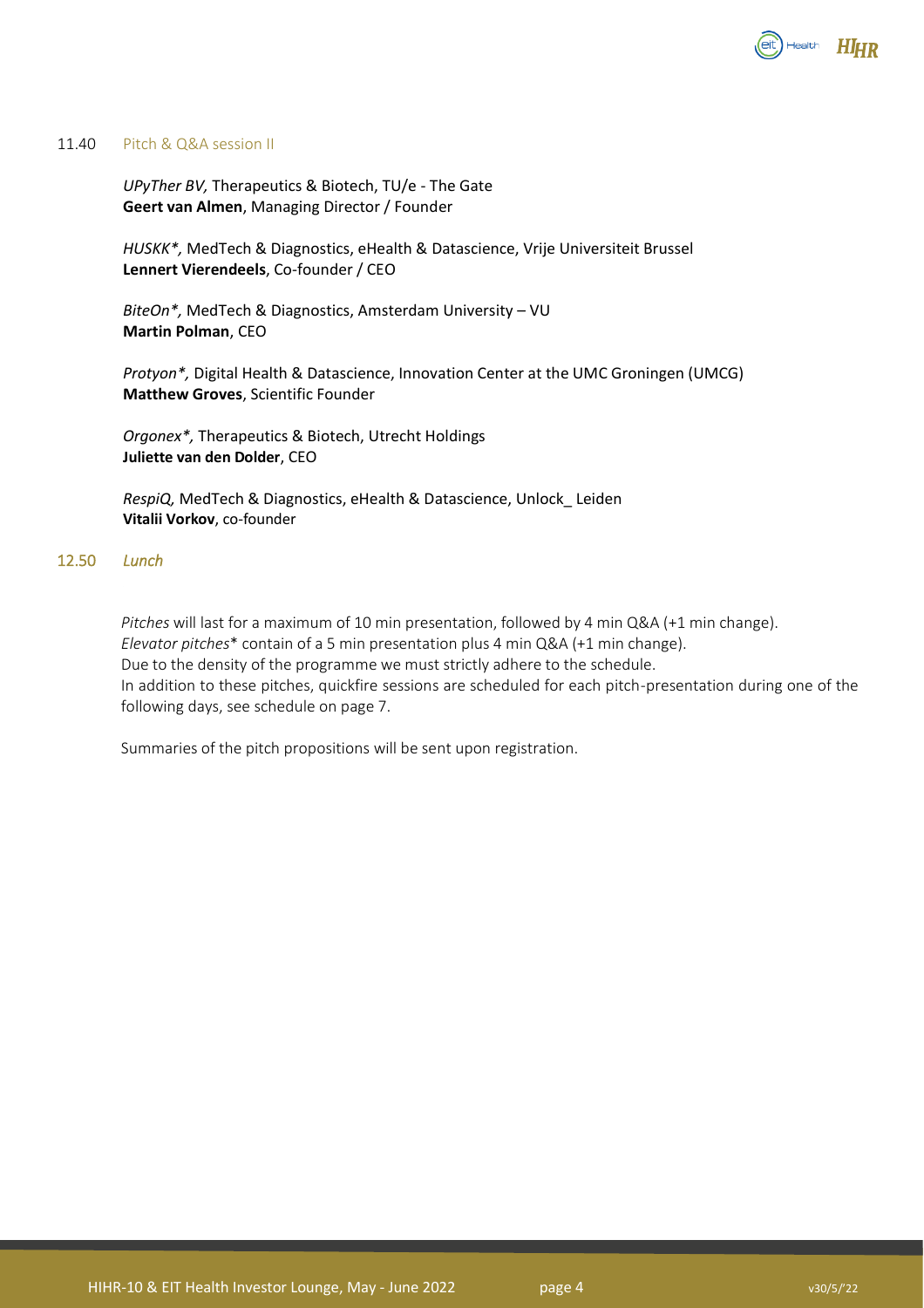

CVENTURE CENTRE

**INVESTOR** 

NETWORK

## <span id="page-4-0"></span>Programme EIT Health Investor Lounge, June 1, 2022



Afternoon programme EIT Health Investor Lounge



14.15 *Opening afternoon programme* by the moderator of the day Jeff Skinner, Executive Director Institute of Entrepreneurship and Private Equity (IECP), London Business School

### *Welcome*

Bart Haex, Director Business Development & External Relations EIT Health Belgium Netherlands

14.25 *Experts insights* – *why investors like to invest locally* Caroline Sai, Head of the EIT Health Investor Network Isaac Middelmann, Programme Director EIT Health, Venture Centre of Excellence Laia Pascual, Investment Associate, Ship2B Ventures Antoine d'Hollander, Investment Manager, Capricorn partners

### 15.15 Pitch & Q&A session III

*iClusion,* Digital health / other, the Netherlands **Edwin Klumper**, Chairman of the board

ded by the

*Lumetry,* Digital health & Datascience, Austria **Antonia Frizberg / Christian Neubauer**, CEO & cofounder

*Artiness,* Digital health & Datascience, Italy **Filippo Piatti**, CEO & cofounder

### 15.50 *Coffee break*

16.10 Pitch & Q&A session IV

*ArthroSave B.V.,* MedTech, the Netherlands **Karianne Lindenhovius**, CEO

*MT Act,* Therapeutics & Biotech, France **Siem van der Laan**, CEO and co-founder

*Sensius,* Medtech, the Netherlands Paul van den Biggelaar, CEO and co-founder

16.45 Closure of the day

### 17.00 *Networking drinks*

Summaries of the pitch propositions will be sent upon registration.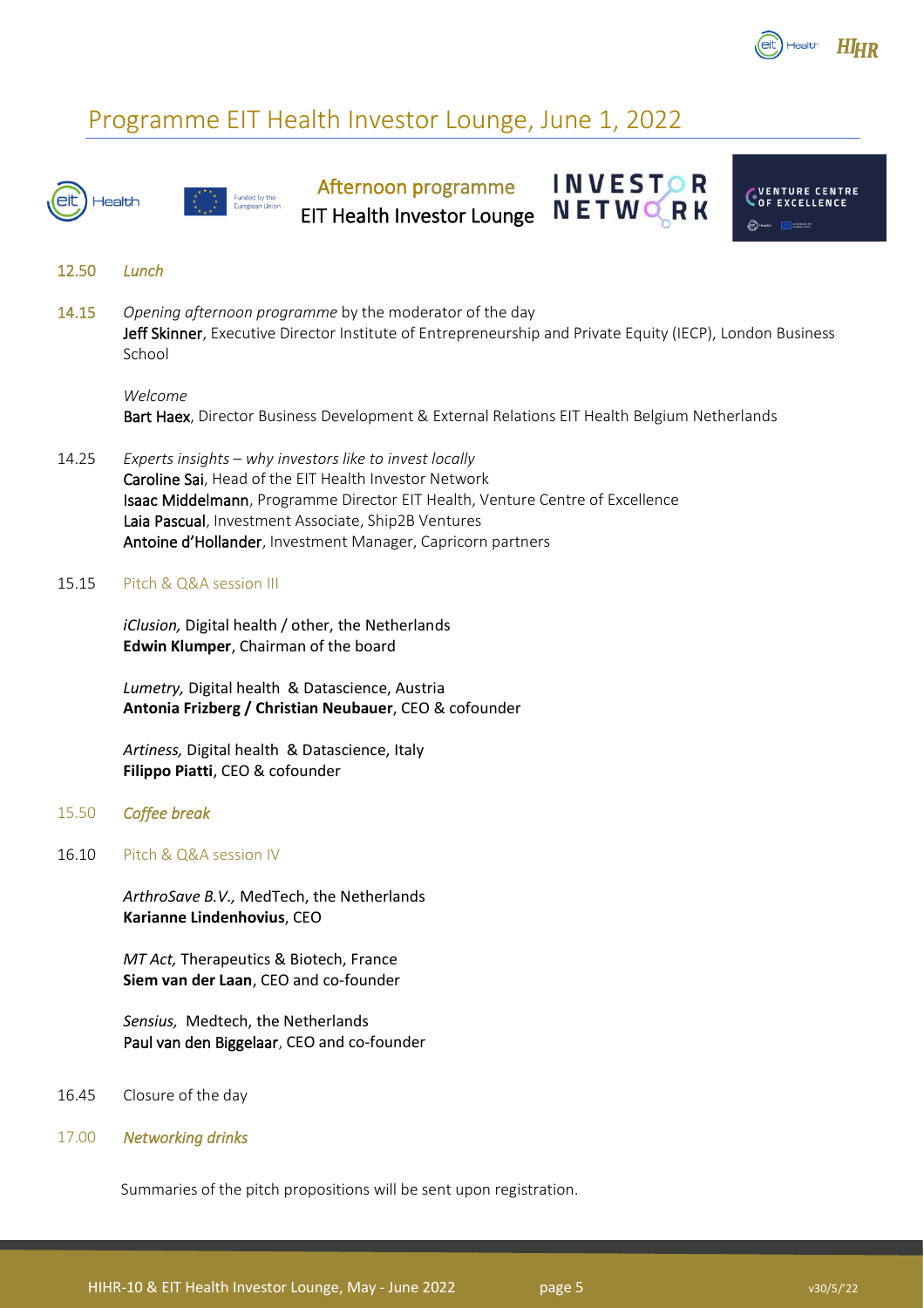

## <span id="page-5-0"></span>Overview Quickfire sessions, May 23 – June 9, 2022

HIHR offers new entrepreneurial teams/KTOs venture ideas, not pitch ready yet, the opportunity to test their idea / concept with investors, entrepreneurs and corporates in a 45 minute online session. We highly appreciate your feedback and encourage all investors to participate in these informal sessions.

These sessions for pre-mature projects will take place via MS Teams from 23 till 31 May, according to the following schedule:

### Quickfire sessions

Subject to change

| <b>Quick fire sessions only</b> |                 |                                                                                                                                                                                                 |  |  |
|---------------------------------|-----------------|-------------------------------------------------------------------------------------------------------------------------------------------------------------------------------------------------|--|--|
| <b>Monday</b><br><b>May 23</b>  | $9:00 - 9:45$   | Encytos BV - Growth platform for patient-derived microtumors for predictive in vitro<br>drug testing<br>NovelT - MedTech & Diagnostics                                                          |  |  |
|                                 | $12.00 - 12.45$ | AVR-3D - Improving Aortic Valve Repair - External 3D Annuloplasty Devices<br>Sopartec S.A. - UCLouvain - MedTech & Diagnostics                                                                  |  |  |
|                                 | $17.00 - 17.45$ | Flash Pathology - A new era in digital histology<br>VU Amsterdam - MedTech & Diagnostics                                                                                                        |  |  |
| Wednesday<br><b>May 25</b>      | $9:00 - 9:45$   | Protein design to solve organ cryopreservation - computational designed proteins to<br>reduce freeze-thaw damage in cells, tissues and organs<br>Wageningen University - Therapeutics & BioTech |  |  |
|                                 | $12.00 - 12.45$ | SupraVision - Regenerative therapy for blinding retinal disease<br>Amsterdam UMCA - Therapeutics & BioTech                                                                                      |  |  |
|                                 | $17.00 - 17.45$ | DiaBub - Anti-chronic infectiousness chewing gum, Diamond Bubbles<br>BIOPHARMACEUTICALS, B.V.<br>Erasmus MC - Therapeutics & BioTech                                                            |  |  |
| <b>Monday</b><br><b>May 30</b>  | $9:00 - 9:45$   | VivArt-X - Cell matrices for breast tissue regeneration<br>EIndhoven University of Technology - MedTech & Diagnostics                                                                           |  |  |
|                                 | $12.00 - 12.45$ | Rbosome - Improving the production of protein therapeutics<br>Wageningen University & Research - Therapeutics & BioTech                                                                         |  |  |
|                                 | $17.00 - 17.45$ | RetinaScope - Better screening in sight<br>TNO - MedTech & Diagnostics                                                                                                                          |  |  |
| <b>Tuesday</b><br><b>May 31</b> | $9:00 - 9:45$   | Innofluidics - A microfluidics-based platform for blood analysis for personalized<br>treatment of cancer<br>The Gate (TU/e) - MedTech & Diagnostics                                             |  |  |
|                                 | $12.00 - 12.45$ | MultiScreening - Implantable Devices enabling screening in vivo<br>Maastricht University - MedTech & Diagnostics                                                                                |  |  |

Summaries of these Quickfire candidates will be sent upon registration.

If you are interested in joining a QF-session, but haven't received an Outlook invite yet, please send an email to [claar-els@hihr.eu](mailto:claar-els@hihr.eu) or [jordi@hihr.eu.](mailto:jordi@hihr.eu)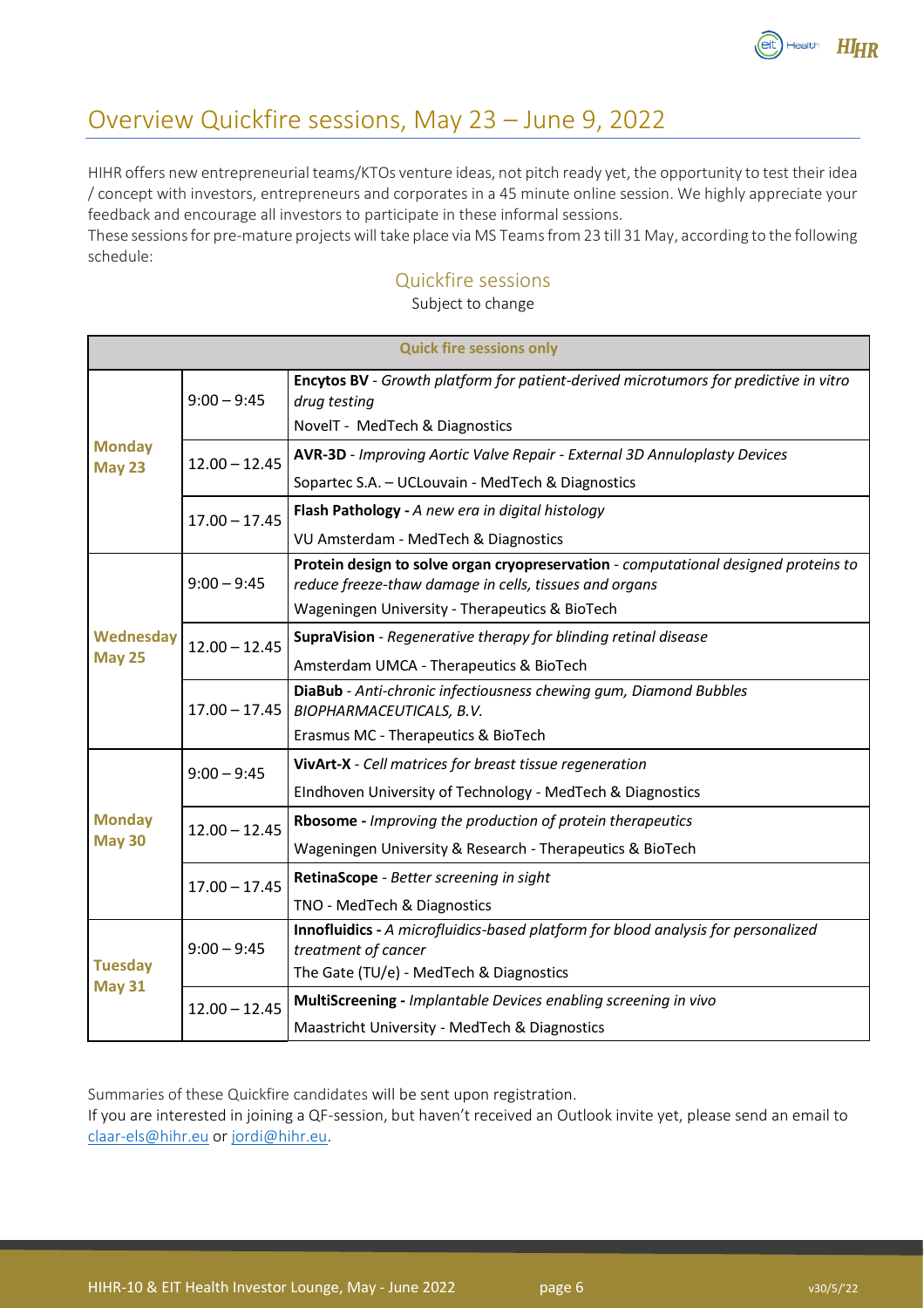

We also offer these QF-sessions to pitchers to further discuss their investment opportunity more in depth. The schedule of these additional QF-sessions is as follows:

### Quickfire sessions - after pitch

Subject to change

| Quick fire sessions in addition to their pitch |                 |                                                                                                                            |  |  |
|------------------------------------------------|-----------------|----------------------------------------------------------------------------------------------------------------------------|--|--|
| <b>Thursday</b><br>June 2                      | $12.00 - 12.45$ | Upyther B.V. - Slow-release hydrogel formulations for intraperitoneal therapy to<br>treat peritoneal carcinomatosis        |  |  |
|                                                |                 | TU/e - The Gate - Therapeutics & BioTech                                                                                   |  |  |
| <b>Friday</b><br>June 3                        | $9:00 - 9:45$   | Amalus Therapeutics - First-in-class, selective small molecule inhibitors targeting a<br>tumor-microenvironment cell type  |  |  |
|                                                |                 | UGent TechTransfer - MedTech & Diagnostics                                                                                 |  |  |
|                                                | $12.00 - 12.45$ | Sencilia B.V. - Nature-inspired sensing solutions for improved healthcare                                                  |  |  |
|                                                |                 | University Medical Center Groningen (UMCG) - MedTech & Diagnostics                                                         |  |  |
|                                                | $17.00 - 17.45$ | GlycoTherapeutics - Carbohydrate-based next-generation anticancer drugs                                                    |  |  |
|                                                |                 | Radboud Innovation Science - Therapeutics & BioTech                                                                        |  |  |
|                                                | $9:00 - 9:45$   | Protyon - Providing Structural Models For Personalised Medicine in Cancer                                                  |  |  |
| <b>Tuesday</b><br>June 7                       |                 | Innovation Center at the UMC Groningen (UMCG) - eHealth & Datascience                                                      |  |  |
|                                                | $12.00 - 12.45$ | <b>BiteOn</b> - 3D printed dental implants                                                                                 |  |  |
|                                                |                 | Amsterdam University - VU - MedTech & Diagnostics                                                                          |  |  |
| <b>Wednesday</b><br>June 8                     | $9:00 - 9:45$   | HUSKK - Next generation occupational exoskeletonsSmart breath testing to radically<br>improve COPD patients' everyday life |  |  |
|                                                |                 | Vrije Universiteit Brussel - Ergonomy                                                                                      |  |  |
|                                                | $12.00 - 12.45$ | Delta Diagnostics B.V. - Developing Biosensors for Life-Science R&D and Diagnostics                                        |  |  |
|                                                |                 | TNO - MedTech & Diagnostics                                                                                                |  |  |
|                                                | $17.00 - 17.45$ | Sella Therapies - Powerful Pain Relief from the Body's Own Hormones                                                        |  |  |
|                                                |                 | LURIS - MedTech & Diagnostics                                                                                              |  |  |
| <b>Thursday</b><br>June 9                      | $9:00 - 9:45$   | Orgonex - RPMotion - The new standard for organoid culture                                                                 |  |  |
|                                                |                 | <b>Utrecht Holdings - Therapeutics &amp; BioTech</b>                                                                       |  |  |
|                                                | $12.00 - 12.45$ | RespiQ - Smart breath testing to radically improve COPD patients' everyday life                                            |  |  |
|                                                |                 | Unlock Leiden - MedTech & Diagnostics, eHealth & Datascience                                                               |  |  |

If you are interested in joining a QF-session, but haven't received an Outlook invite yet, please send an email to [claar-els@hihr.eu](mailto:claar-els@hihr.eu) or [jordi@hihr.eu.](mailto:jordi@hihr.eu)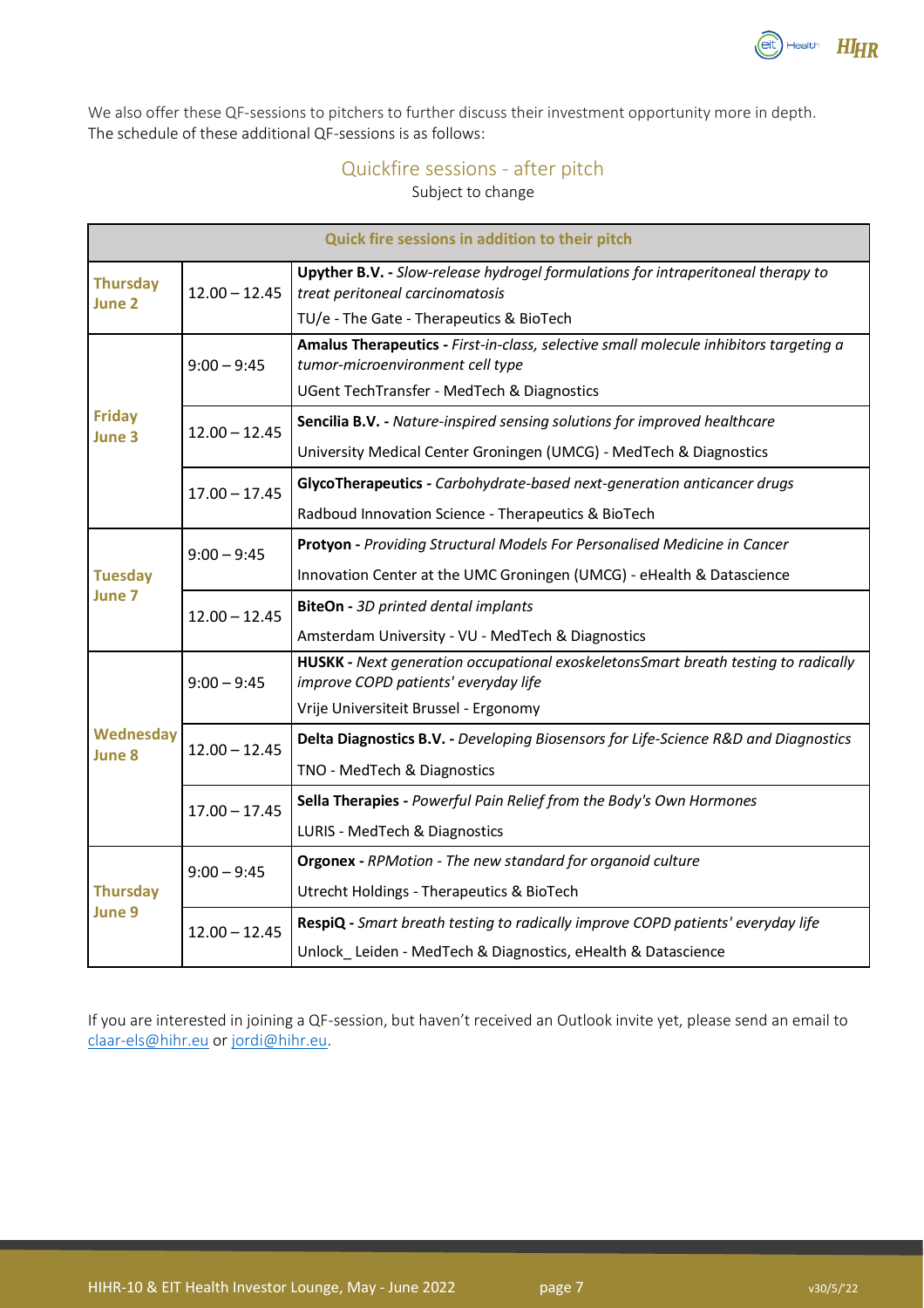

## <span id="page-7-0"></span>Sponsors and supporters

### <span id="page-7-1"></span>Preferred partner

### JNJ Innovation

[Johnson & Johnson Innovation](https://jnjinnovation.com/) seeks to positively impact human health through **Johnson Johnson** INNOVATION

innovation. We do this by helping entrepreneurs realize their dreams of creating healthcare solutions that improve people's lives around the world. We work side-by-side with innovators throughout their journey, providing a robust exchange of ideas and resources to support their success.

*Our mission is to create the leading global innovation network to generate transformational healthcare solutions through value-creating partnerships, across all sectors: consumer, medical devices, pharmaceuticals and global public health.*

We are comprised of a family of complementary teams that bring meaningful solutions and flexible approaches to support collaboration:

- Our [Innovation Centers](https://jnjinnovation.com/innovation-centers) are regional hubs to access the best science and technology in the region. Make the [connection](https://jnjinnovation.com/sites/jji/files/21_11_01_JJI_Regional_Flyers_EMEA.pdf) if you are an entrepreneur or an early-stage consumer or medical device company, or a biopharmaceutical company seeking a collaboration to advance a program which is pre-proof of concept in humans.
- Our [JLABS network](https://jlabs.jnjinnovation.com/) of incubators support entrepreneurs launching consumer, medical device, or biopharmaceutical companies. [Make the connection](https://jlabsresidency.smapply.io/) if you are seeking incubation space for your early-stage company, or seeking to expand your start-up through an exchange of ideas and collaboration.
- Our [JJDC, Inc.](https://jnjinnovation.com/jjdc) strategic venture arm invests across all sectors and at all stages, from seed-level start-ups to Series B and beyond. [Make the connection](https://jnjinnovation.com/sites/jji/files/21_11_01_JJI_Regional_Flyers_EMEA.pdf) if you are seeking a strategic venture partner.
- Our [Janssen Business Development](https://jnjinnovation.com/janssenbusinessdevelopment) team seeks to identify collaborative opportunities that will create transformative value for our partners and the world. [Make the connection](https://jnjinnovation.com/sites/jji/files/21_11_01_JJI_Regional_Flyers_EMEA.pdf) if you are an established pharmaceutical company, or mid-sized to large biotechnology company, and seek a collaboration or merger & acquisition discussion.

Feel free to contact our Benelux External Innovation Partnering leads [Paul Soons](mailto:psoons@its.jnj.com) or [Peter Roevens.](mailto:proevens@its.jnj.com)

### <span id="page-7-2"></span>Silver sponsors

### INKEF

INKEF Capital is a leading venture capital firm based in Amsterdam with a proven history in backing promising early stage companies in Europe. INKEF takes pride in being a patient, long-term investor with the ability to support companies through several funding rounds all the way up to IPO.

From the early stages of being a technology or life science venture, INKEF

inkef capital

supports entrepreneurs building their ideas into successful international businesses. Inkef's investments include Onward Medical, Castor, iOnctura, Cardior and GitLAb, Remote among others. For more information please visit: [www.inkef.com](https://www.inkefcapital.com/)

### Bioqube Ventures

ׇ֚֬֕

Bioqube Ventures a specialist life sciences investment firm founded in 2016. The team consist out of investment professionals, sector experts and serial entrepreneurs that have a proven track record in successfully building and leading companies on their growth paths.



With a diversified investment strategy, including a venture creation model and industry guidance through selected strategic partnerships, Bioqube Ventures will exclusively invest in the most promising innovative science in Europe. [www.bioqubeventures.com](http://www.bioqubeventures.com/)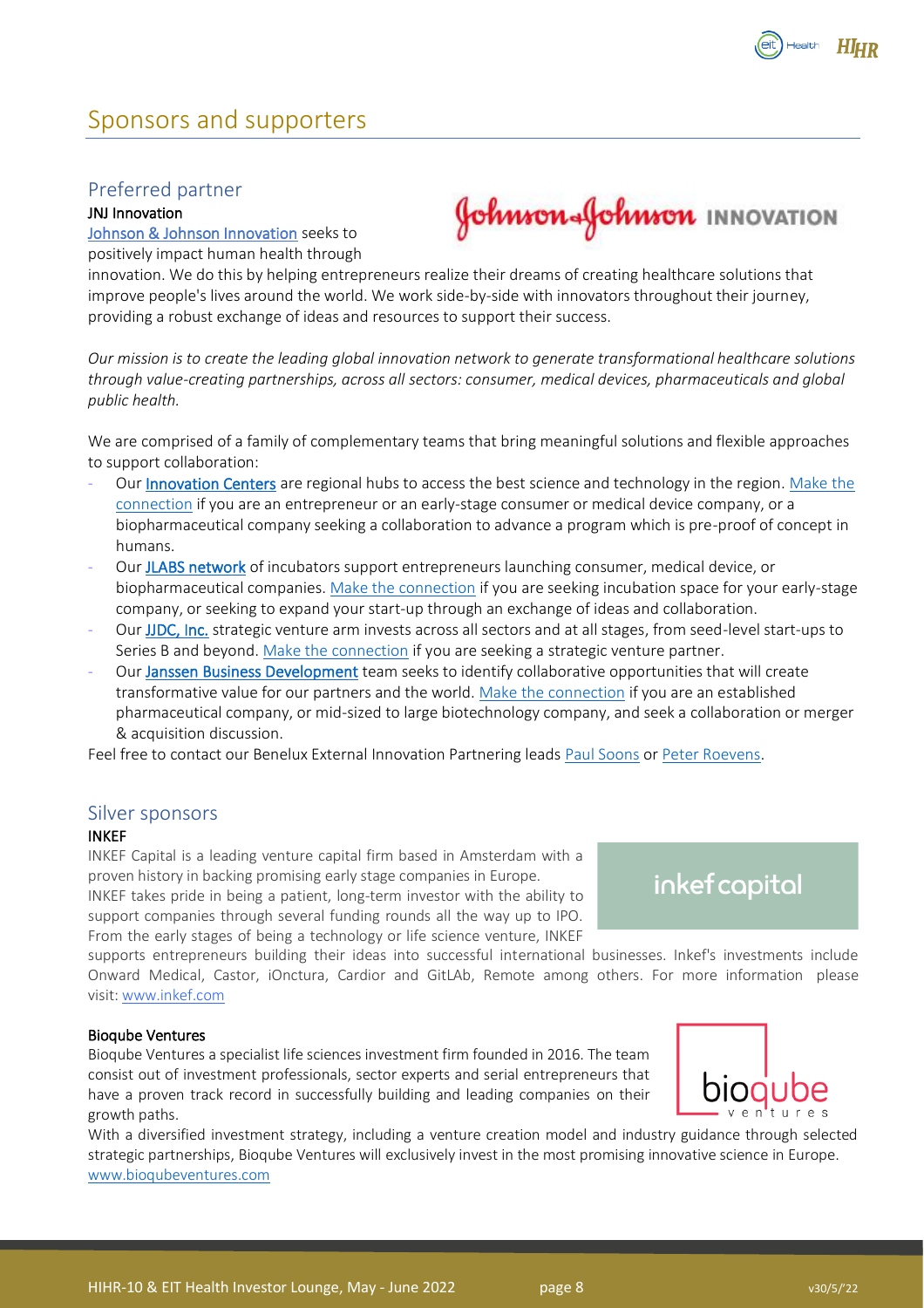

### Arnold & Siedsma

We have over 100 years of experience in the legal protection of intellectual property of [inventions,](https://www.arnold-siedsma.com/services/patents/) [trademarks](https://www.arnold-siedsma.com/services/trademarks/) and [designs](https://www.arnold-siedsma.com/services/designs/) In addition to our offices in the Netherlands, Germany, Belgium and Switzerland, Arnold & Siedsma has an extensive global network of agents so that we can protect your rights anywhere in the world. Arnold & Siedsma has more than fifty in-house



patents & trademarks

technical and legal experts with knowledge of all the important [innovative sectors,](https://www.arnold-siedsma.com/sectors/) from [biotechnology](https://www.arnold-siedsma.com/sectors/biotechnology-food/) and [pharmaceutics](https://www.arnold-siedsma.com/expertise/chemistry-pharmacy) to [semiconductors](https://www.arnold-siedsma.com/expertise/electrical-engineering-physics) and [software.](https://www.arnold-siedsma.com/expertise/software) Our work in intellectual property varies: from assessing innovations, formulating and obtaining patent and trademark requests, protecting patent and trademark rights in case of transgression to providing strategic and operational advice.

### <span id="page-8-0"></span>Supporters of HIHR

### NLC Health

Pain monitoring systems, ultrasound cancer detection, light therapy for newborns- these are just some of the lifechanging technologies that NLC has brought to those in need- that would have otherwise been abandoned. Join us in nurturing healthtech ventures to advance health. [www.nlc.health](http://www.nlc.health/)

#### V-Bio

V-Bio Ventures is an independent venture capital firm specialized in building and financing young, innovative life science companies. V-Bio Ventures was established in 2015 and works closely with Belgium-based VIB, one of the world's premier life science institutes. The fund invests throughout Europe in start-up and early-stage companies with high growth potential focusing on technologies that provide transformational improvements in the biopharmaceutical, pharmaceutical, diagnostics and agricultural sector[s www.v-bio.ventures.](http://www.v-bio.ventures/)

### Thuja

Thuja Capital Management (Thuja) manages several venture capital funds aimed at building and scaling companies in the fields of (bio)pharmaceuticals, medtech and digital health. In addition to generating a financial return for its investors, Thuja's investments positively impact the health and well-being of patients. Thuja serves physicians and patients worldwide by providing capital to daring entrepreneurs with ground-breaking product concepts locally. For more information visit [www.thujacapital.com.](http://www.thujacapital.com/)

### Novalis

Novalis Biotech is an early stage venture capital investor in life sciences with a focus on "enabling technologies" such as research and manufacturing tools, bioinformatics, genomics, diagnostics and digital health. We strongly believe in capital light platform technology and close interaction with customers already early in the life of the company. Novalis invests from (pre-)seed stage to series A. [www.noval.is](http://www.noval.is/)

### Theodorus

Theodorus Funds are venture capital funds dedicated to early-stage tech investments. It invests mostly in Biotech, MedTech & AI companies with proprietary technologies. Besides its financing role, Theodorus also plays an active role in the development of its portfolio companies, guiding the company towards its success. Today, Theodorus holds 70M€ of assets under management, which helped fund >40 companies and create >700 M€ in value. Theodorus has offices in Montreal and Brussels. [www.theodorus.be](http://www.theodorus.be/)

> Interested in becoming a sponsor or supporter as well ? Just send an email to [claar-els@hihr.eu](mailto:claar-els@hihr.eu) to check out the options.